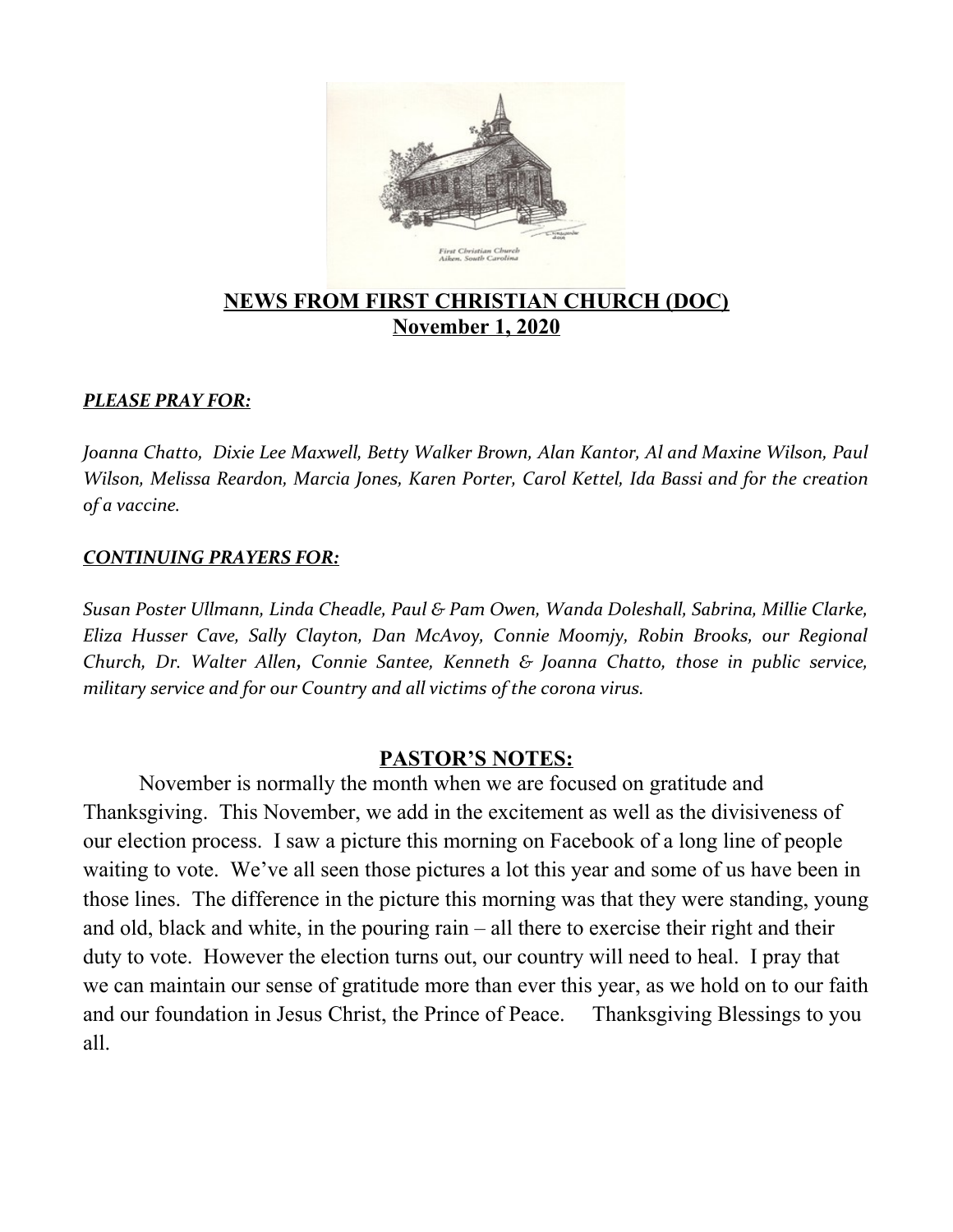# **NOVEMBER WORSHIP:**

|                  | November $1st$ - All Saints Day/ Daylight Savings Ends     |  |  |
|------------------|------------------------------------------------------------|--|--|
| November $3rd$ - | Noon Election Day Prayer Service - Sanctuary               |  |  |
|                  | November $8th$ – Celebration of Baptism / Mike Wilson      |  |  |
|                  | Continuation of Lord's Prayer Meditation Series            |  |  |
|                  | November $15th$ - Completion of the Lord's Prayer series   |  |  |
|                  | November $22^{nd}$ – Thanksgiving Service (see info below) |  |  |
|                  | November $29th$ – First Sunday in Advent                   |  |  |

# **ELECTION DAY PRAYER SERVICE:**

Join in for a special non-political prayer service on Tuesday, November 3<sup>rd</sup> at noon in the Sanctuary as we pray for healing for our nation and for a safe voting process.

#### **MEN'S FELLOWSHIP**:

after a long hiatus, the Men's Fellowship group will resume their monthly meetings on the second Saturday of each month. The next meeting will be at 8am, Saturday, November  $14<sup>th</sup>$  in the Fellowship Hall. All men of the church are welcome to attend.

### **THANKSGIVING CELEBRATION**:

We will have our Thanksgiving worship service on Sunday, November 22<sup>nd</sup>. We will also have a Covid-altered Thanksgiving meal to try to keep some of our beloved traditions alive during this season of change. The church will provide a catered meal (ham or turkey) for you to either take home and enjoy or eat either outdoors at tables (weather permitting) or in the Fellowship Hall. Meals need to be ordered no later than Wednesday, November  $18<sup>th</sup>$ . Please fill out the meal order slip and give to Buzzy or the church office by that date.

| <b>Thanksgiving Meal Order Form – For Sunday, November 22</b>      |                 |                  |  |  |  |
|--------------------------------------------------------------------|-----------------|------------------|--|--|--|
| Name:                                                              |                 |                  |  |  |  |
| Meal Preference:<br>Turkey                                         | Ham             |                  |  |  |  |
| <b>Eating Preference:</b>                                          | Take Out (home) | Eat In at Church |  |  |  |
| Please give to Buzzy or to Church Office by Nov 18 <sup>th</sup> . |                 |                  |  |  |  |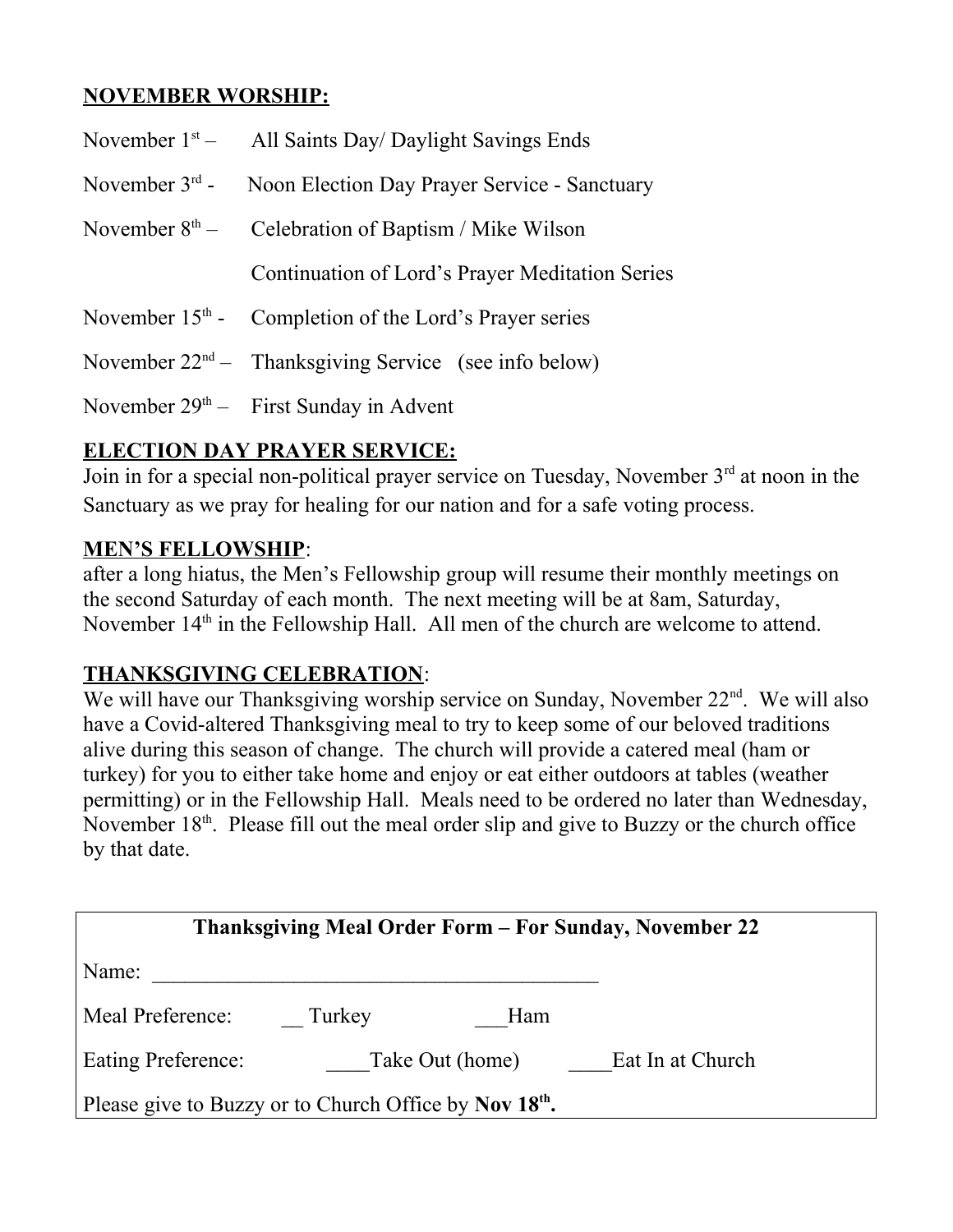### **ANNUAL CONGREGATIONAL MEETING:**

November 15 following the service we will hold our annual Congregational meeting. The purpose of the meeting is to approve the budget and vote on board, deacon and elder positions. A list of nominations and a copy of the proposed budget is attached.

#### **Sunday School**

Sunday School meets every Sunday from 9:30-10:30 via phone conference. Please contact the church office for the phone number and meeting code. Please let Caroline know if plan to attend and will need a book.

### **2020 THANKSGIVING OFFERING NOVEMBER 15**

The Thanksgiving Offering benefits the Colleges, Universities, Seminaries, and Divinity Houses affiliated with the Christian Church (Disciples of Christ). Higher education has been an important focus for Disciples since the very beginning of the movement. Throughout our history, Disciples have founded institutions of higher learning to educate students and form leaders to make a difference in the world. The Christian Church (Disciples of Christ) is still committed to higher education. Your gift to the Thanksgiving Offering helps support the education of thousands of students at our fifteen colleges and universities as well as our seven seminaries and divinity houses.



**WORD OF THANKS** For Ed and April for their constant service as deacons For Frances, Buzzy and Bryan for filling in on October 11 For Pastor Corwin. For DWF sales For June leading Worship Committee For Don for watering the crepe myrtle and work around the church For Frances filling in between **Treasurers**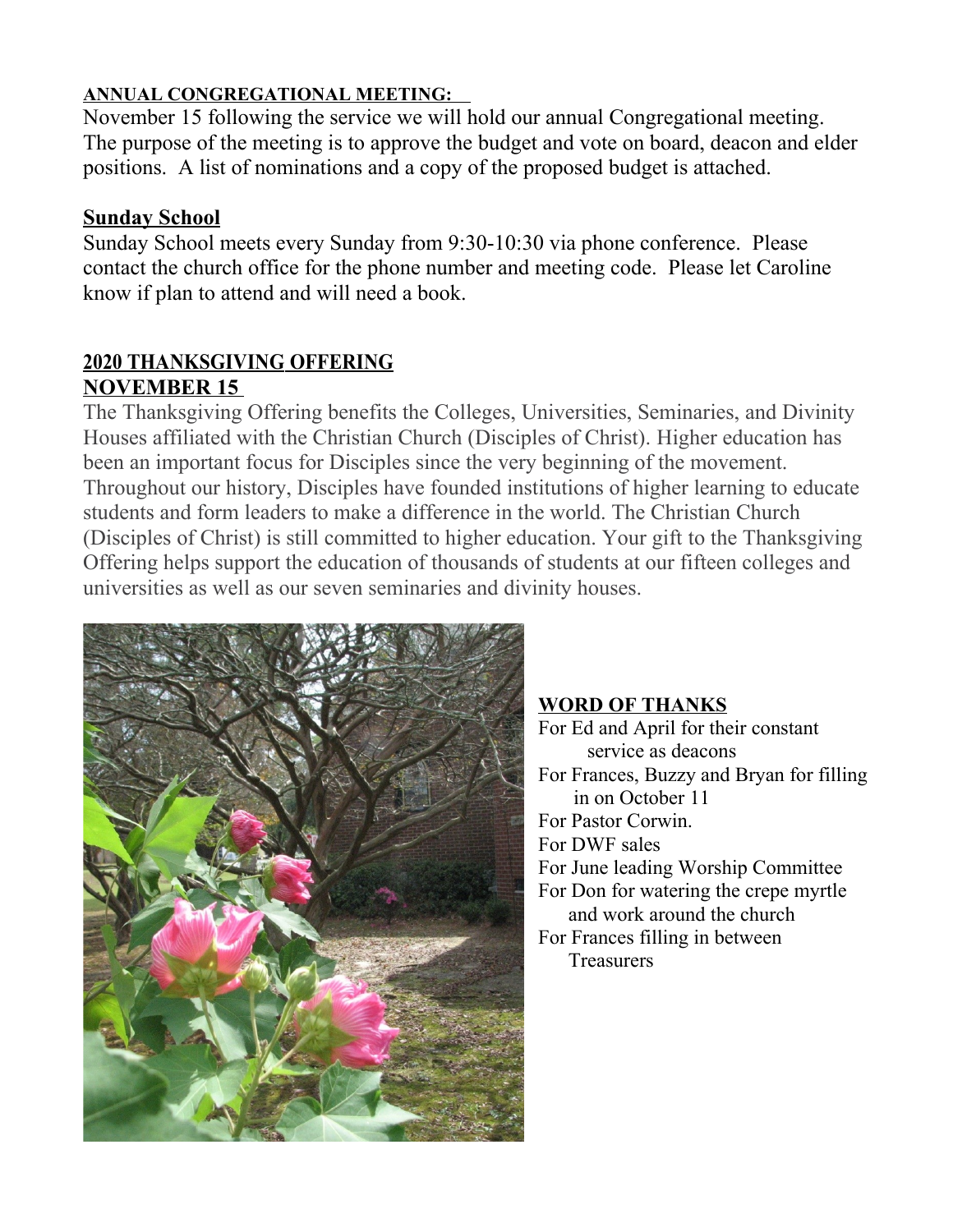# ACTS DONATION for November is Beef Stew, Canned Meat, or a full meal.

#### **DATES TO REMEMBER**

| November 1  | All Saints Sunday/Daylight Savings Ends |                           |
|-------------|-----------------------------------------|---------------------------|
| November 2  | <b>Election Prayer Service</b>          | 12:00 Sanctuary           |
| November 7  | <b>DWF</b>                              | 11:00 am Fellowship       |
| November 10 | <b>Board Meeting</b>                    | 6:00pm Fellowship/Phone   |
| November 14 | <b>DMF</b>                              | 8:00 am Fellowship        |
| November 15 | <b>Annual Meeting</b>                   | <b>Following Services</b> |
| November 13 | Board Meeting 6:00 pm phone conference  |                           |
| November 21 | Trash & Treasures Sale                  | 9:00 am Room 3            |
| November 22 | <b>Thanksgiving Sunday</b>              |                           |
| November 29 | First Sunday in Advent                  |                           |

#### **CONTACT US:**

First Christian Church (Disciples of Christ) 900 Kerr Drive SW Aiken, SC 29803-5394

**Email:** [firstchristianaiken@atlanticbb.net](mailto:firstchristianaiken@atlanticbb.net)

**Website:** www.firstchristian-aiken.org **Church Office:** 803 648-4523